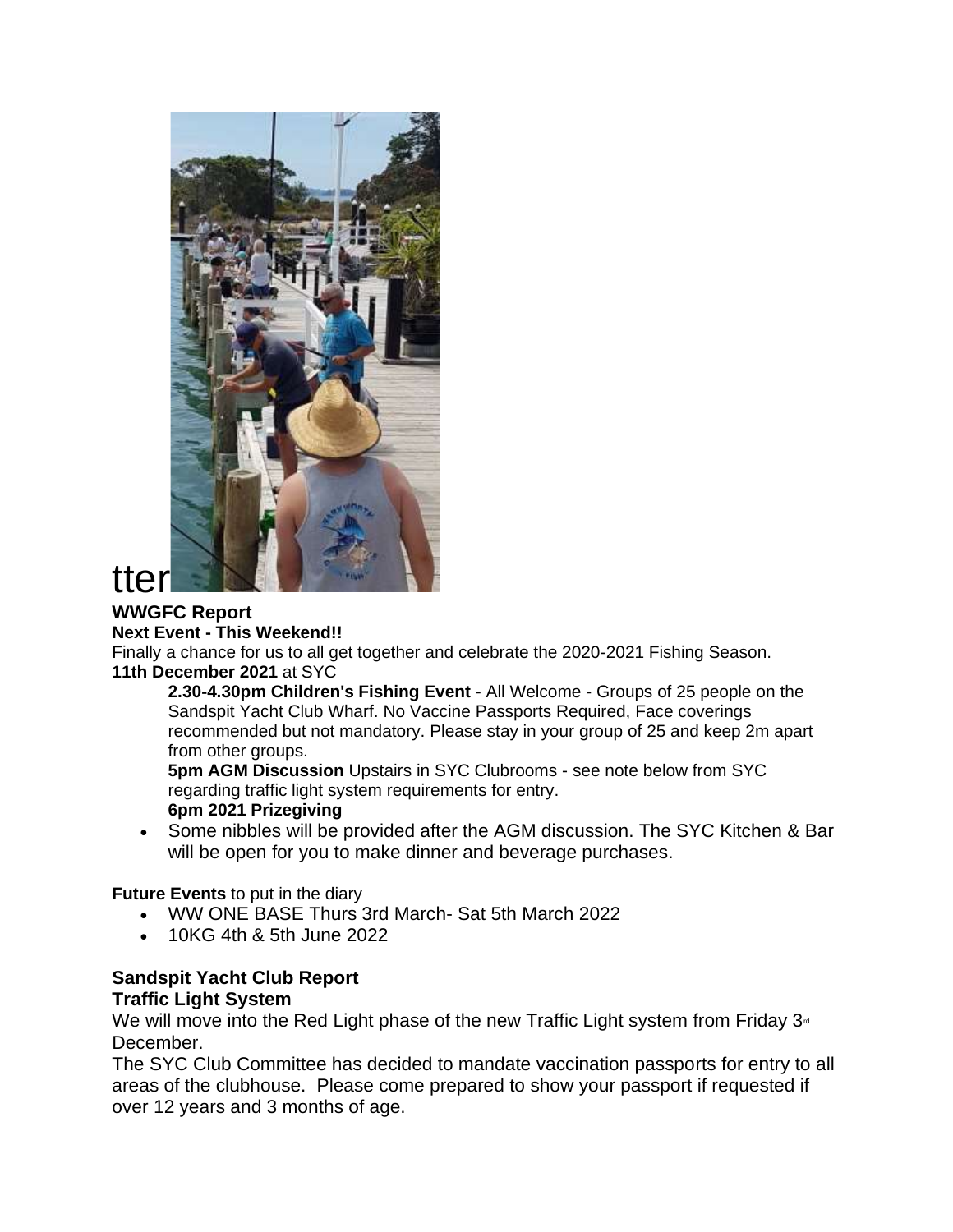Under the red light rules, face coverings will be mandatory on flights, public transport, in taxis, retail, public venues, and recommended whenever leaving the house, so around the Club they are still recommended but not compulsory.



It is soooo.... good having the clubrooms back open!

It's been 4 long months since the doors closed.

On opening night everyone was clearly very pleased to see each other, to relax and enjoy drinks and dinner with friends. Seriously nourishing for the soul. It was a great vibe.



Thank you to all those who supported Renee and Daniel on their opening night. (And to those who have chosen to give them a bit of space and have made forward bookings). They're loving being back! A reminder that from now until Christmas, the restaurant is open

Thurs, Fri and Sat only for lunch and dinner.

Sat 11 Dec - closed for WWGFC AGM and prizegiving Wed 22 Dec - open for lunch/dinner Thurs 23 Dec - open for lunch/dinner Fri 24 Dec - open for lunch/dinner

**Sat 25 Dec - Wed 5 Jan : Closed for Christmas holidays.**

**Bookings are essential, so please call 022 0700 950 or email** [syckitchenbar@gmail.com](mailto:syckitchenbar@gmail.com) **to reserve your table now!**

**Records Officer November Fishing Report**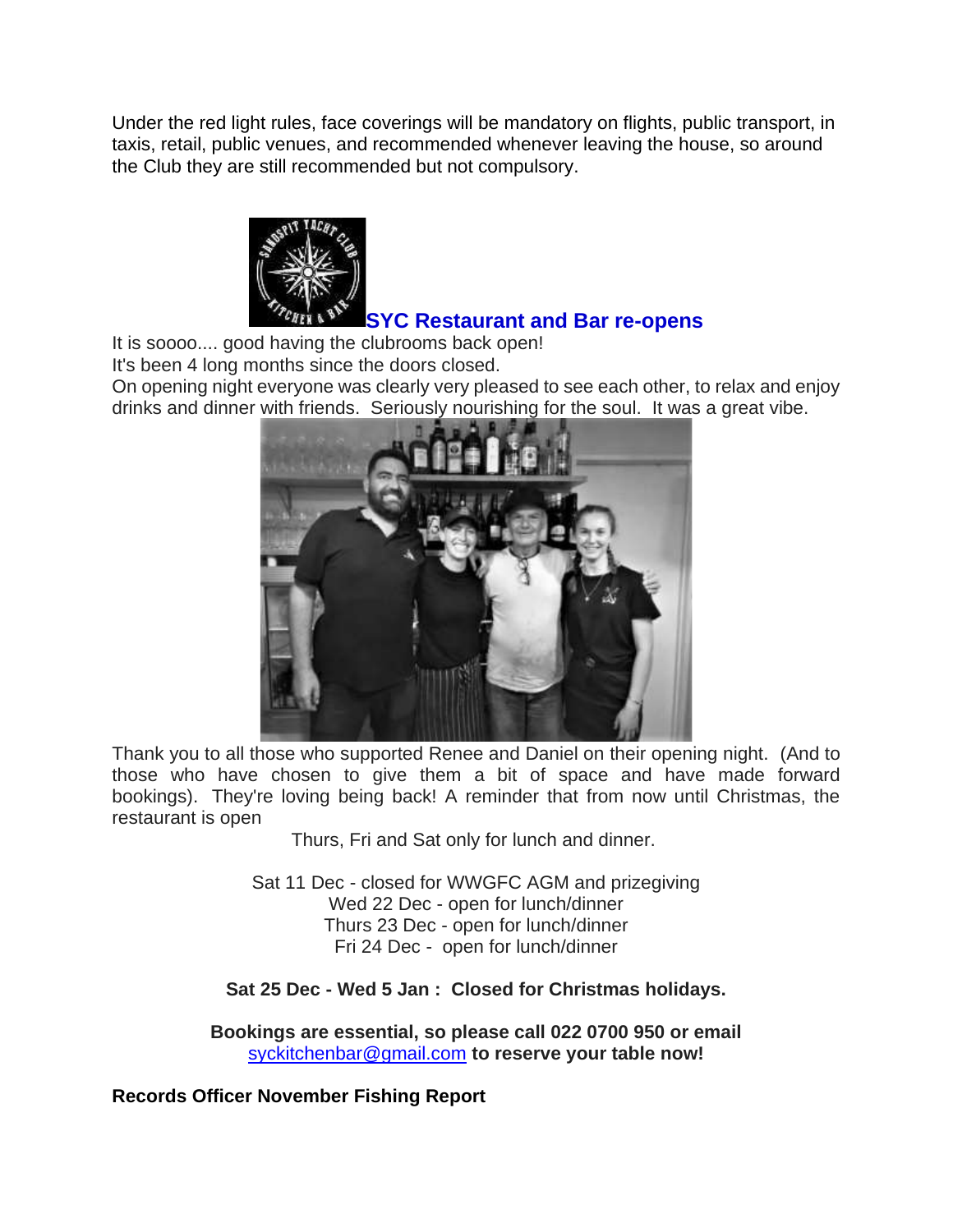The first pelagics of the season have been accounted for with 2 striped marlin caught on the 1st of December, one from Tutukaka and the other from Houhora. Shortbill spearfish and yellowfin tuna have been caught off the Bay of Islands and some nice bigeye tuna were taken off Mercury Bay. Hopefully some of our members can join in on the action in the coming weeks.

#### **Monthly Longest Snapper**

\$100 Hunting and Fishing Voucher up for grabs each month! You have 30 days from the end of the month to send in your catch form and photo of the fish being measured. Preliminary Result for Longest Snapper in November is Johny Ridley with a 82cm fish. Johnys fish will be a pin fish and was also his PB snapper. Great effort mate!!



Johny Ridley with his 82cm Snapper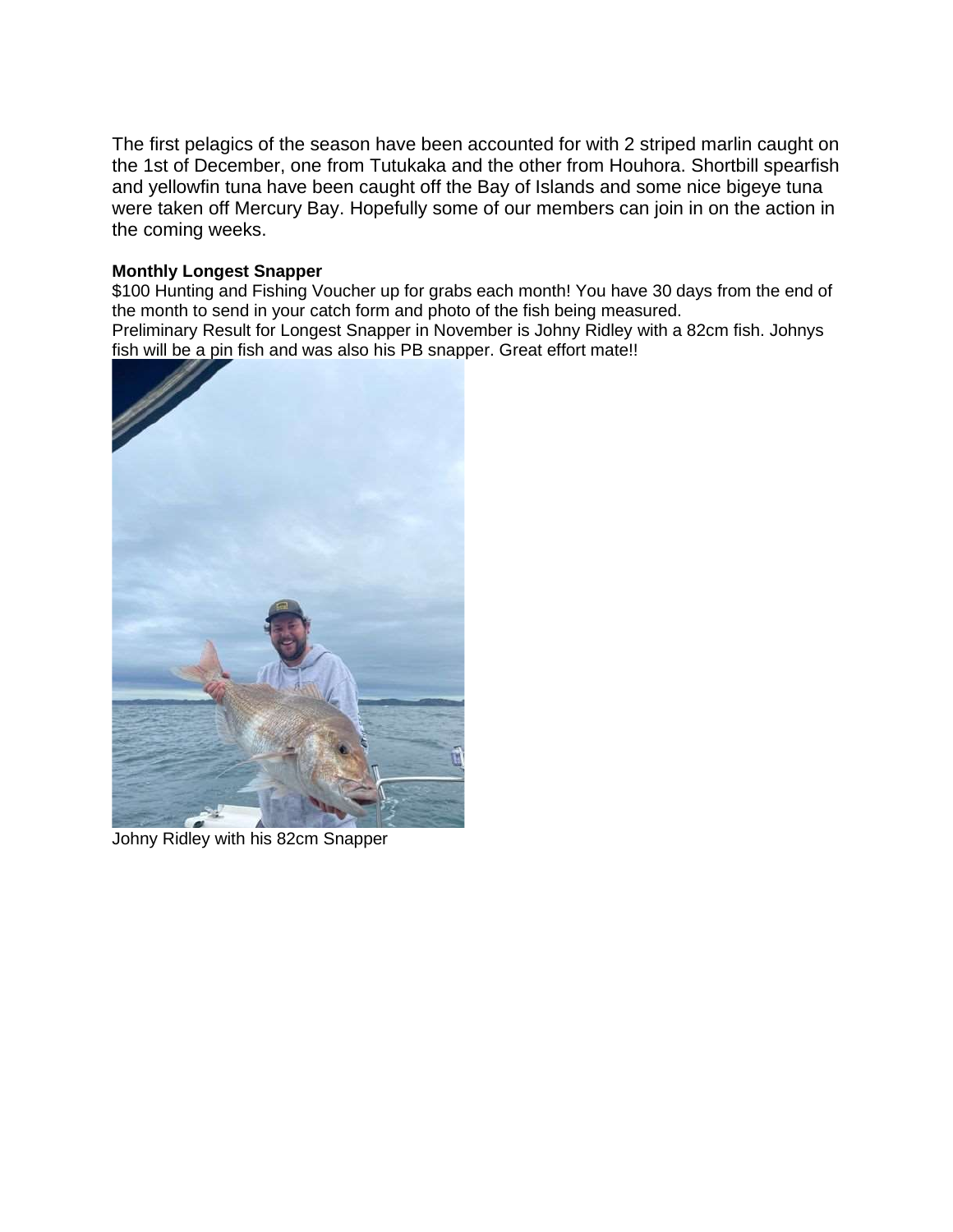

Maarten Bubbert from "Perseverance" with a 75 cm snapper.

### **Club Pin qualifying standard**

To be awarded a pin for a species, the following additional qualification must be met for the first to be awarded each season. Subsequent pins in the same season must exceed the standard of preceding Pinfish awarded.

Species Eligible;

Striped Marlin, Black Marlin, Blue Marlin, Broadbill, Mako Shark, Thresher Shark, Hammerhead Shark, Bronze

Whaler Shark, Tuna, Kingfish, Kahawai, Snapper,

Mahimahi.

The first pin must equal or exceed the following;

• Striped / Blue / Black Marlin and Broadbill, standard club rules, the first fish each

season may be tagged with the subsequent fish to weigh greater than 90kg.

- Sharks must exceed 50kg
- Kingfish and Tuna must exceed 15kg
- Snapper must exceed 9kg
- Kahawai must exceed 2.5kg
- Albacore must exceed 10kg or equal or exceed the breaking strength of line
- Mahimahi must exceed 5kg

There are three types of Pins.

• Sliver Pin – awarded to members reaching the requirements set out by the club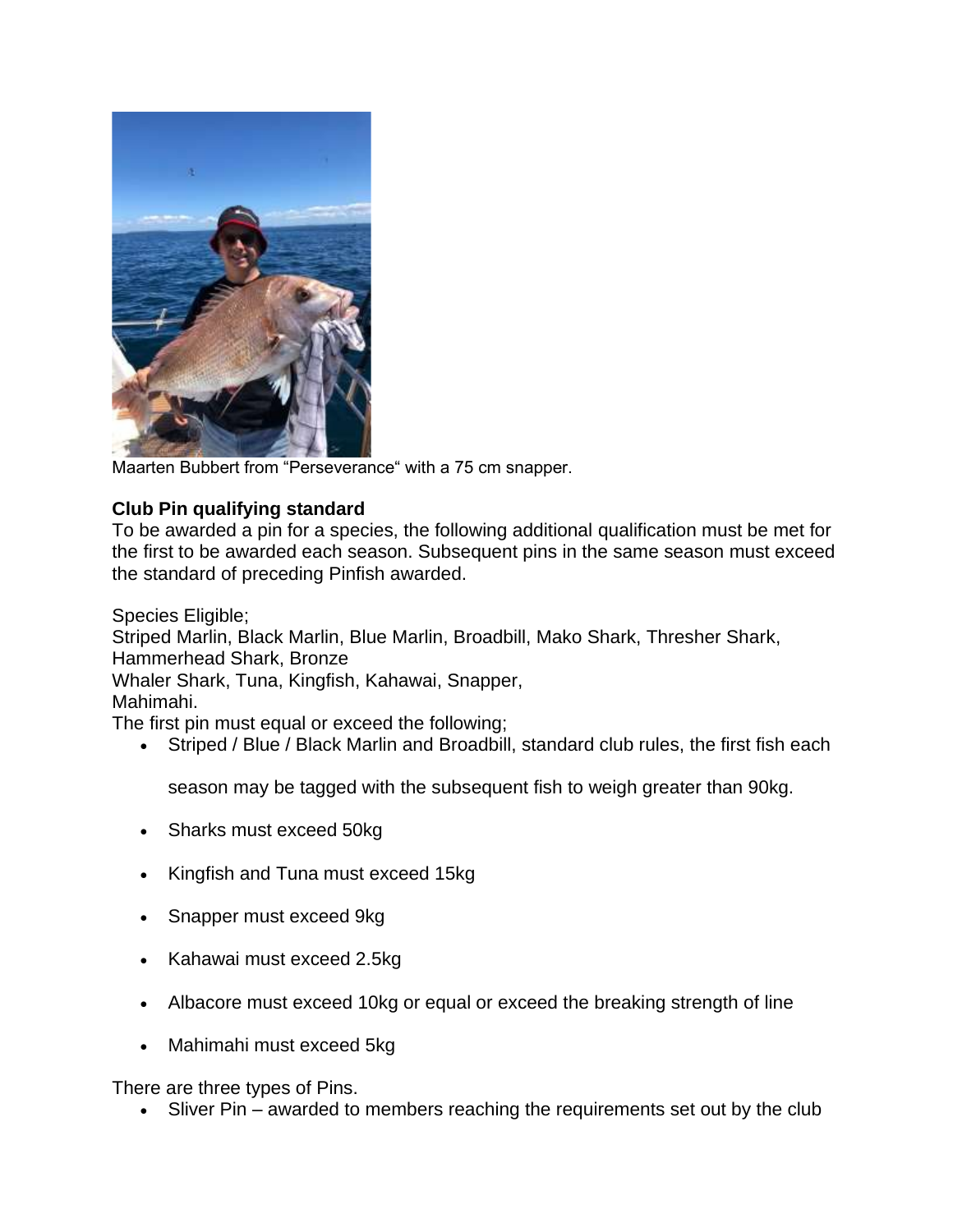- Silver Pin Ruby Eye Any confirmed NZ record
- Gold Pin Ruby Eye Any confirmed World record

Junior anglers may have their own club pin award section. Should a junior angler qualify for an open section pin then that would be the pin awarded. In this event the pin will become the new standard for both open and junior sections.

In the next Newsletter we plan to update you on the current winning pinfish for this season so you know what you need to aim to beat.

#### **NZSFC/Legasea Updates**



The Hauraki Gulf Forum Horizon Poll released on 19 November 2021 stated 84% wanted to ban all bottom impact fishing in the Hauraki Gulf. The NZSFC sent a letter to Minister Hon David Parker signed by 9 organisations to phase out mobile bottom contact fishing methods from the entire Hauraki Gulf Marine Park through the Hauraki Gulf Fish plan and Advisory Group. A reply